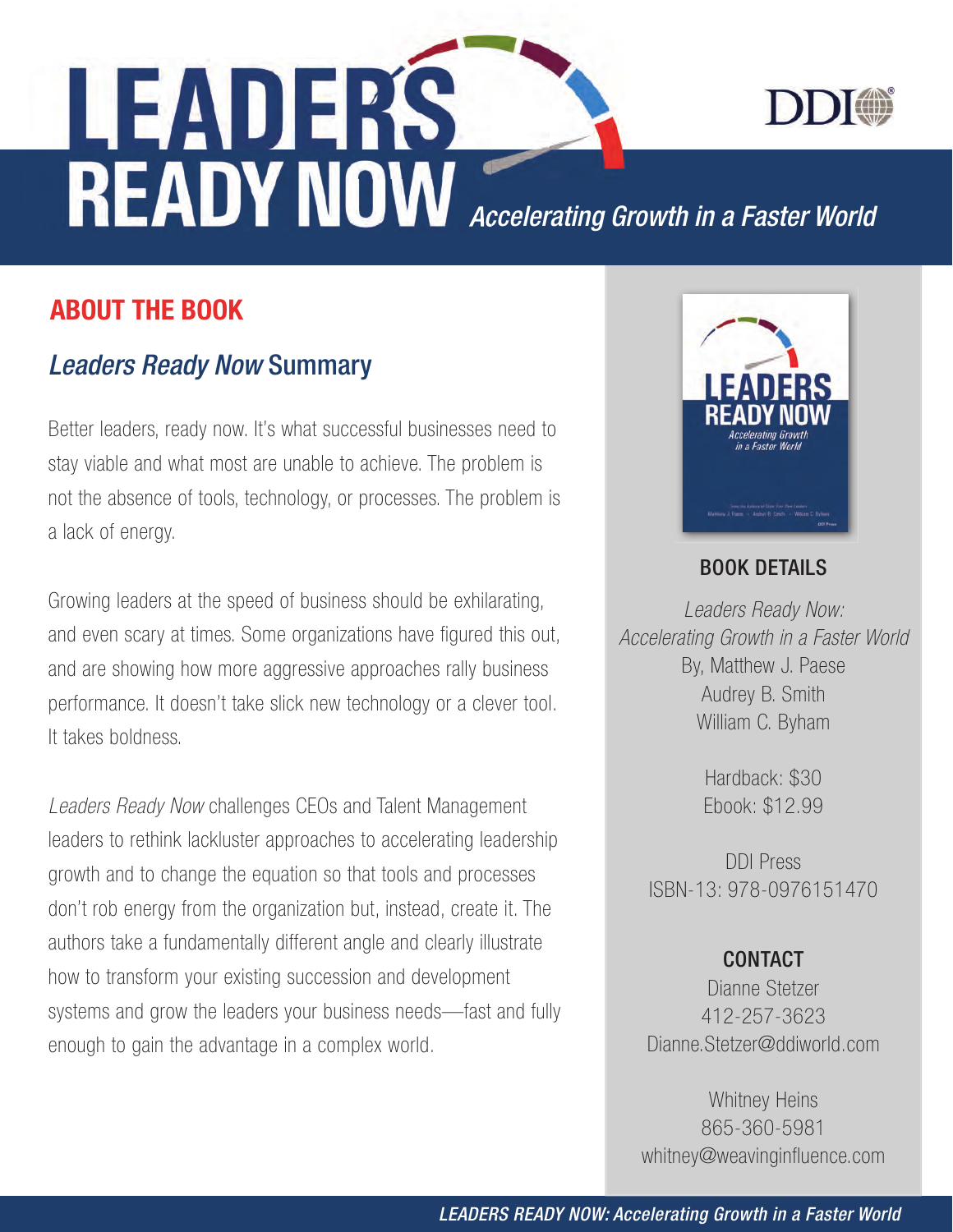



# TABLE OF CONTENTS

#### INTRODUCTION

SAPPED | How Good Practices Drain, Leadership Readiness.

#### COMMIT

1 NAIL THE BASICS, Defining the Essentials of Accelerating Growth

2 MAKE GROWTH MATTER, Elevating Acceleration to a Top Business Priority

#### AIM

3 BECOME FLUENT IN THE LANGUAGE OF GROWTH, Defining Leadership Success for Your Business Context

#### IDENTIFY

4 HAVE THE RIGHT CONVERSATIONS ABOUT THE RIGHT PEOPLE, Mastering the Art and Science of the Talent Review

#### ASSESS

- 5 GATHER GREAT DATA ABOUT YOUR PEOPLE, Assessing Readiness for Big Leadership Jumps
- 6 RETHINK FEEDBACK, Providing Feedback That Inspires Rapid Growth

#### **GROW**

- 7 APPLY MORE DISCIPLINE TO DEVELOPING LEADERSHIP SKILLS, Developing Competencies and Key Actions
- 8 UNLEASH THE INNER STRENGTH OF YOUR LEADERS, Helping Leaders Overcome Personality Derailers, Motivation, or EQ Challenges
- 9 GET LEADERS IN THE GAME SOONER, Generating Assignments That Rapidly Build Skill, Knowledge, and Experience
- 10 MAKE EXECUTIVE COACHING WORK BETTER, Leveraging Executive Coaches as Growth Catalysts
- 11 CAPITALIZE ON OPPORTUNITIES TO ACCELERATE LEADERS IN GROUPS, Combining Methods into Learning Journeys That Grow Large-Scale Readiness

#### **SUSTAIN**

12 ENERGIZE, Generating the Passion and Commitment That Sustain Growth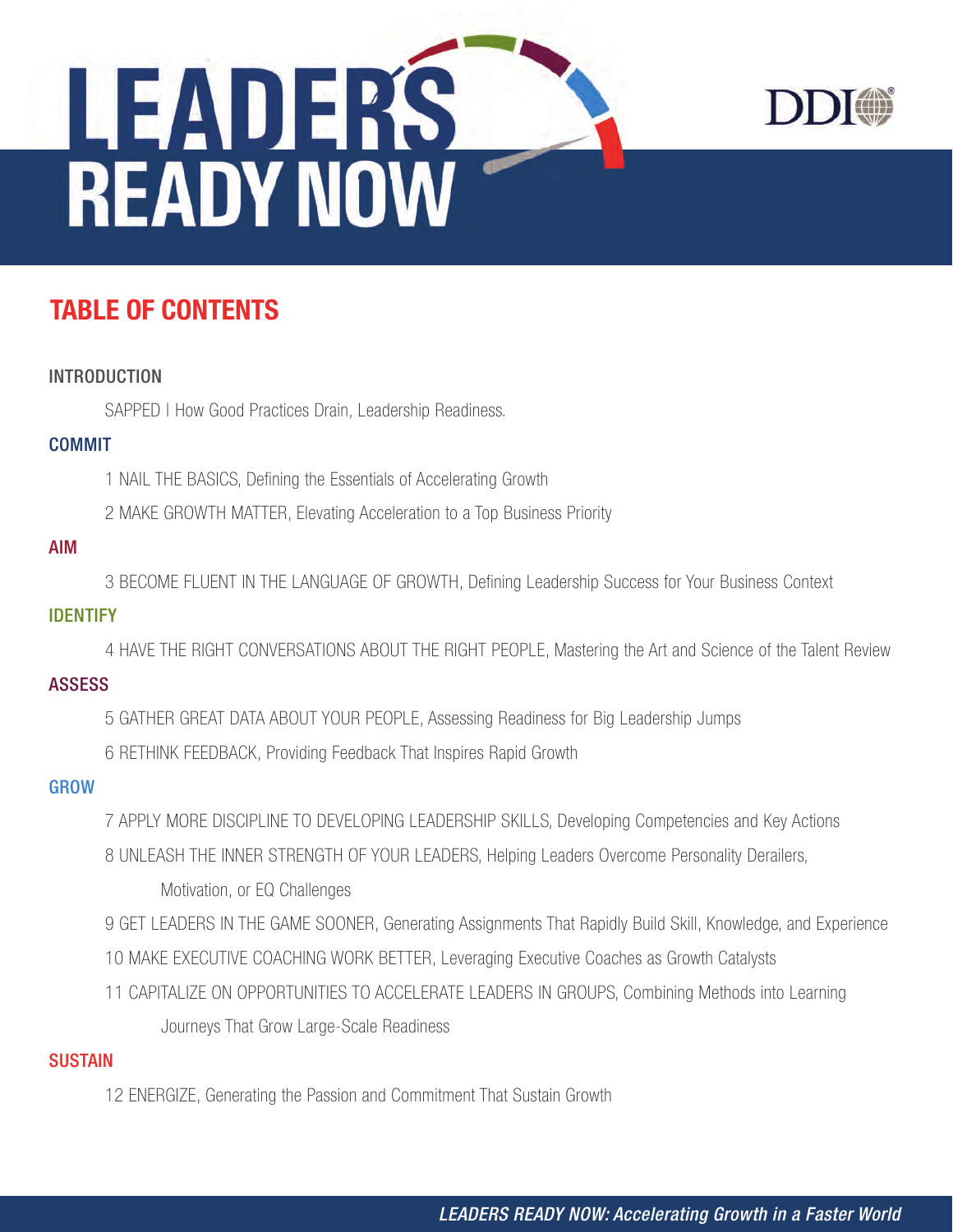

**READY NOW** Accelerating Growth in a Faster World

# ABOUT THE AUTHORS

LEADERS



Matthew J. Paese, Ph.D., is Vice President of Succession and C-Suite Services for Development Dimensions International (DDI). Matt's work has centered on the application of succession, assessment, and development approaches as they apply to boards, CEOs, senior management teams, and leaders across the pipeline. He consults, coaches, speaks, and conducts research around all those topics and more.



Audrey B. Smith, Ph.D., is Senior Vice President for Global Talent Diagnostics at DDI. Audrey's customer-driven innovation and global consulting insights have helped shape DDI s succession, selection, and development offerings, from the C-suite to the front line. She has been a key strategist and solution architect, encompassing technology-enabled virtual assessments and development aligned to current business challenges.



William C. Byham, Ph.D., is Executive Chairman of DDI. He cofounded the company in 1970 and has worked with hundreds of the world's largest organizations on executive assessment, executive development, and succession management. Bill authored *Zapp!® The Lightning of Empowerment*, a groundbreaking book that has sold more than 3 million copies. He has coauthored 23 other books, including seminal works on the assessment center method..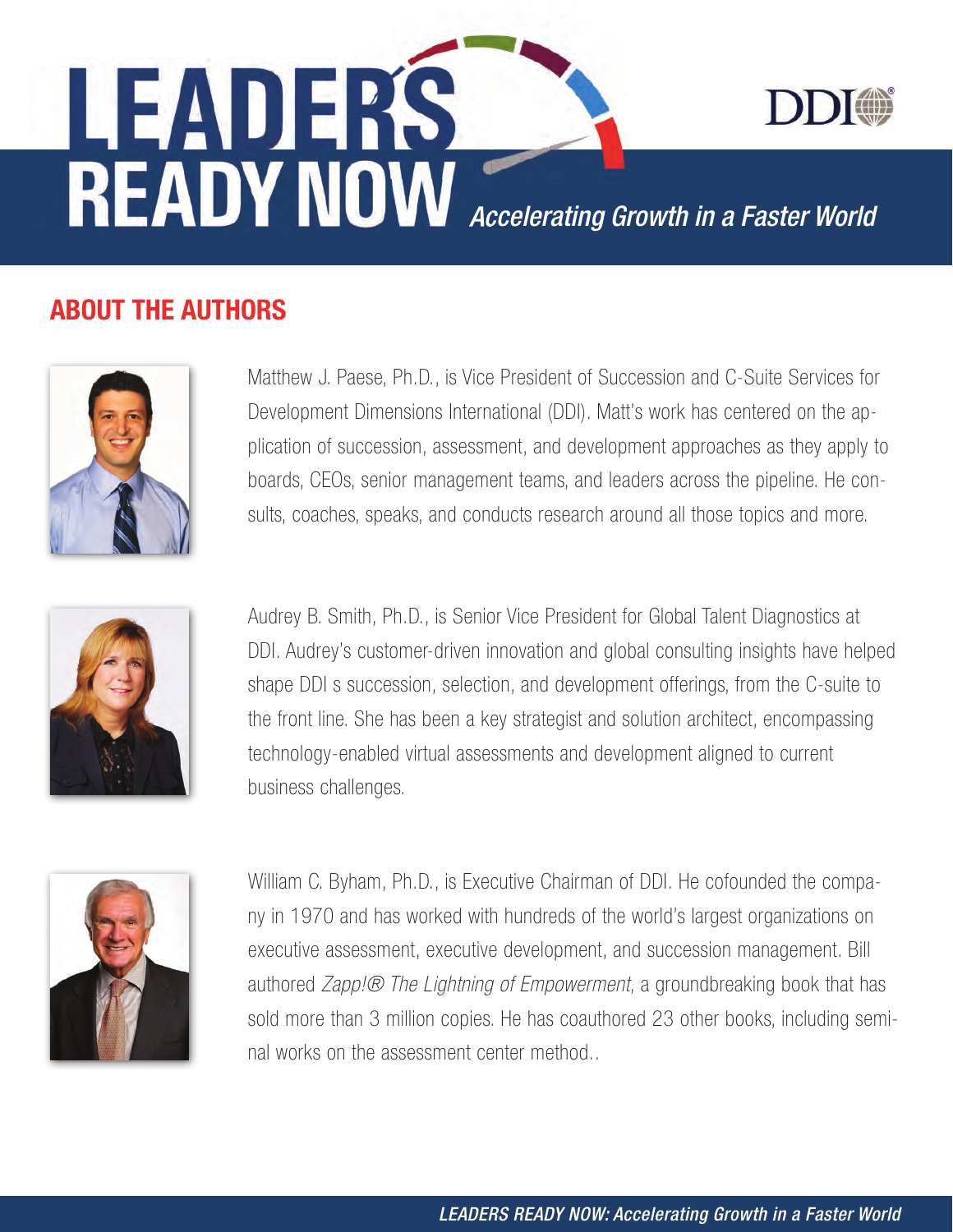

**READY NOW** Accelerating Growth in a Faster World

## ADVANCED PRAISE

LEADERS

"Finding and having enough high-potential leaders in your pipeline is critical for growth, but how do we accelerate their readiness to take on the really big roles? Paese, Smith and Byham show us that the secret to growing leader readiness lies not in the talent, but in the energy we infuse in our processes and the level of risk we're willing to take on our people."

— Allan H. Church, Ph.D., Vice President, Global Talent Assessment and Development, PepsiCo, Inc.

"In today's dynamic, fast-paced world of business, leaders who strive to ensure competitive customer approaches and market leading innovation are often surprised when they don't have the talent required to fuel future growth. This book offers pragmatic advice on how to grow leaders at the speed of business and make talent planning a natural, ongoing part of business cadence."

**- Scott Boston**, Vice President, Human Resources, Kimberly Clark,

 "*Leaders Ready Now* offers a practical prescription for dialing up your leadership capability and readiness velocity. Organizations interested in earning a winning position and staying ahead of their competition can't afford to miss the pragmatic acceleration principles offered in *Leaders Ready Now*."

- Laci Loew, Principle, Talent and Organizational Development

"Growing the pipeline of future leaders is key to economic competitiveness. Based on DDI's work with over 1000 organizations, *Leaders Ready Now* provides a road map for companies who want to accelerate that growth. Any business leader seeking a competitive advantage in today's complex global economy would do well to heed this compelling call for acceleration and initiate the types of learning journey opportunities for their future leaders described by the authors."

**— John McKernan**, Former Governor of Maine, and Senior Advisor, U.S. Chamber of Commerce